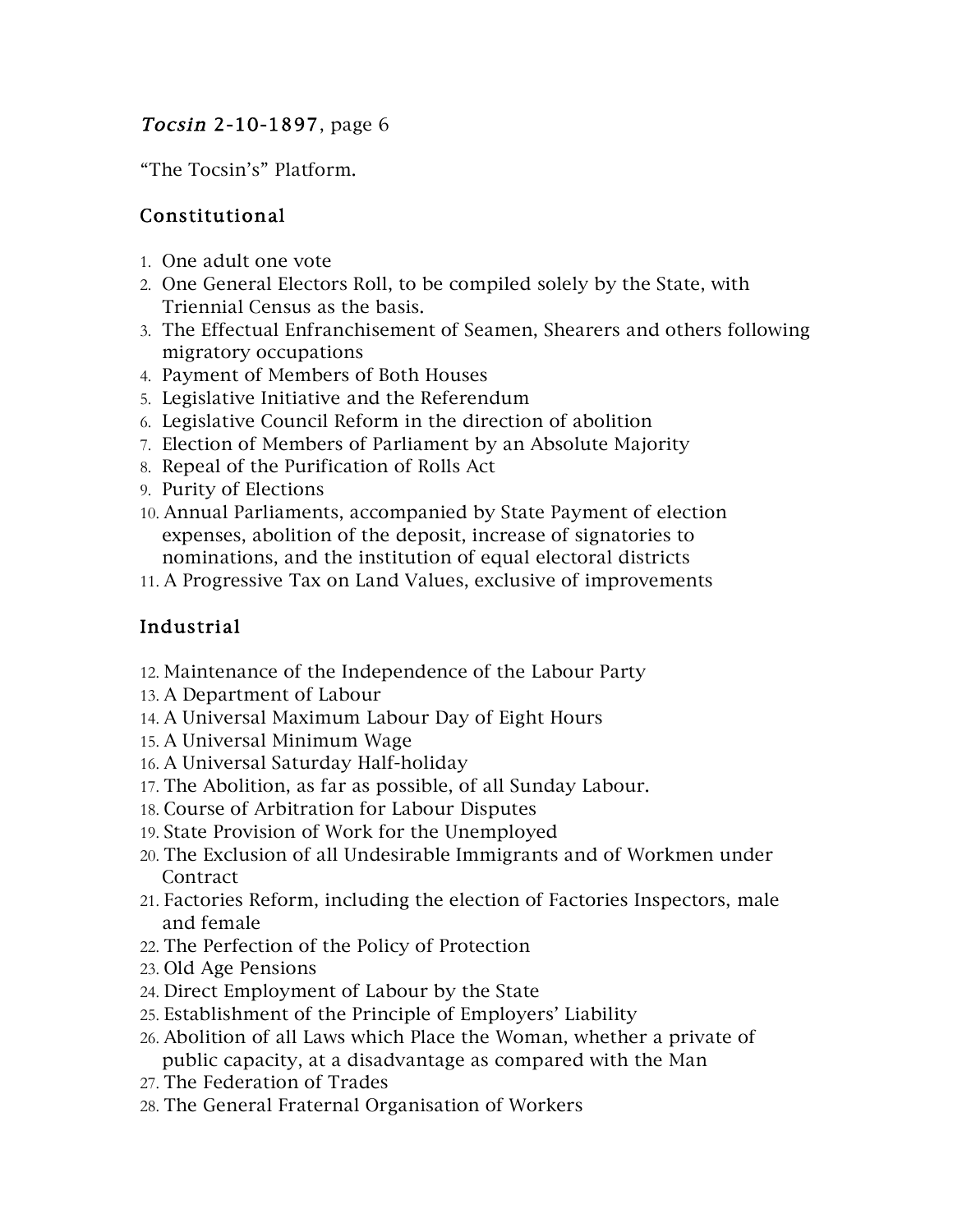# General

- 29. Public Payment for all Public Services
- 30. A State Bank
- 31. Suppression of Fraudulent Adulteration
- 32. The Repression of Private Monopolies, Rings and Trusts
- 33. Companies Reform
- 34. Mining Law Reform, including State Ownership of Coal Mines
- 35. Charities Reform
- 36. Law Reform-
	- (a) The Remedy of all Abuses in the Law, the Repeal of all Barbarous and Obsolete Acts, and the Reduction of the Cost of Law Proceedings in the direction of Free Justice
	- (b) Codification of the Law
	- (c) Court of Criminal Appeal
	- (d) Abolition of Flogging and Capital Punishment
	- (e) Prison Reform
	- (f) Compensation to Persons Accused, Imprisoned, or Condemned Unjustly
- 37. Libel Law Amendment with reference to public utterances
- 38. Removal of Disabilities of Illegitimate Children, including provisions for Legitimation by Subsequent Marriage
- 39. The Protection of Neglected Children
- 40. Abolition of Imprisonment for Debt in any form
- 41. Drastic Reform of the Law of Inheritance, including provision for the recognition of the claims of widows and children and for increased progressive succession duties
- 42. Patents, Trade Marks, and Copyrights Reform
- 43. Appointment of a Public Trustee
- 44. Effective State Supervision of the Food Supply
- 45. The State Monopoly of Narcotics and Stimulants
- 46. State Dispensaries and Medical Services
- 47. Abolition of "Spec." Selling in Wheat. &c
- 48. No further alienation of Crown Lands
- 49. The Approximation of Agricultural and Pastoral Titles to Mining Titles
- 50. Preservation of Commons and Public Reserves and the Opening of all Closed Roads
- 51. Nationalisation of Water Frontages
- 52. Nationalisation of Victorian Shipping
- 53. Application of Victorian Shipping Laws to all Shipping in Victorian Waters
- 54. Abolition of Part Charges on Shipping
- 55. The Democratisation of Municipalities